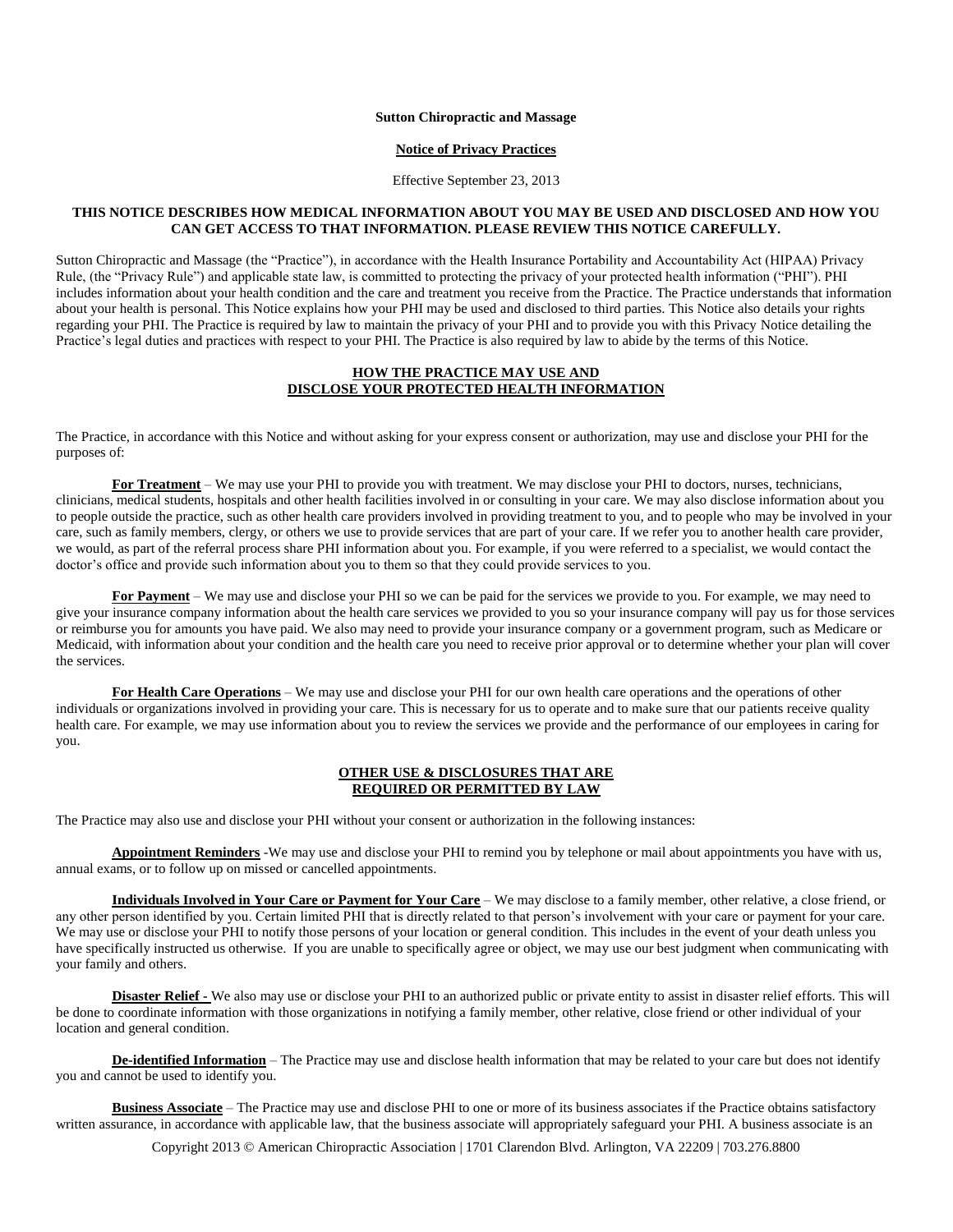entity that assists the Practice in undertaking some essential function, such as a billing company that assists the office in submitting claims for payment to insurance companies.

**Personal Representative** – The Practice may use and disclose PHI to a person who, under applicable law, has the authority to represent you in making decisions related to your health care.

**Emergency Situations** – The Practice may use and disclose PHI for the purpose of obtaining or rendering emergency treatment to you provided that the Practice attempts to obtain your Consent as soon as possible: The Practice may also use and disclose PHI to a public or private entity authorized by law or by its charter to assist in disaster relief efforts, for the purpose of coordinating your care with such entities in an emergency situation.

**Public Health and Safety Activities** – The Practice may disclose your PHI about you for public health activities and purposes. This includes reporting information to a public health authority that is authorized by law to collect or receive the information. These activities generally include:

- To prevent or control disease, injury or disability
- To report births or deaths
- To report child, elder, or dependent adult abuse or neglect
- To report reactions to medications or problems with products
- To notify people of recalls of products they may be using
- To notify a person who may have been exposed to a disease or may be at risk for contracting or spreading a disease or condition.

**Victims of Abuse, Neglect or Domestic Violence** – We may disclose your PHI to a government authority authorized by law to receive reports of abuse, neglect, or domestic violence, if we believe an adult or child is a victim of abuse, neglect, or domestic violence. This will occur to the extent the disclosure is (a) required by law, (b) agreed to by you, (c) authorized by law and we believe the disclosure is necessary to prevent serious harm, or, (d) if you are incapacitated and certain other conditions are met, a law enforcement or other public official represents that immediate enforcement activity depends on the disclosure.

**Health Oversight Activities** – We may disclose your PHI to a health oversight agency for activities authorized by law, including audits, investigations, inspections, licensure or disciplinary actions. These and similar types of activities are necessary for appropriate oversight agencies to monitor the nation's health care system, government benefit programs, and for the enforcement of civil rights laws.

**Judicial and Administrative Proceedings** – We may disclose your PHI in response to a court or administrative order. We also may disclose information about you in response to a subpoena, discovery request, or other legal process but only if efforts have been made to tell you about the request or to obtain an order protecting the information to be disclosed.

**Disclosures for Law Enforcement Purposes** – We may disclose your PHI to law enforcement officials for these purposes:

- As required by law
- In response to a court, grand jury or administrative order, warrant or subpoena
- To identify or locate a suspect, fugitive, material witness or missing person
- About an actual or suspected victim of a crime if, under certain limited circumstances, we are unable to obtain that person's agreement
- To alert a potential victim or victims or intending harm ("duty to warn")
- To alert law enforcement officials to a death if we suspect the death may have resulted from criminal conduct
- About crimes that occur at our facilities
- To report a crime, a victim of a crime or a person who committed a crime in emergency circumstances

**To Avert Serious Threat to Health or Safety** – We will use and disclose your PHI when we have a "duty to report" under state or federal law because we believe that it is necessary to prevent a serious threat to your health and safety or the health and safety of the public or another person. Any disclosure would be to help prevent a threat.

**Coroners, Medical Examiners and Funeral Directors** – We may disclose your PHI to a coroner or medical examiner for purposes such as identifying a deceased person and determining cause of death. We also may disclose information to funeral directors so they can carry out their duties.

**Organ, Eye or Tissue Donation** – To facilitate organ, eye or tissue donation and transplantation, we may disclose your PHI to organizations that handle organ procurement, banking or transplantation.

**Workers Compensation** – We may disclose your PHI to the extent necessary to comply with worker's compensation and similar laws that provide benefits for work-related injuries or illness without regard to fault.

**Special Government Functions** – If you are a member of the armed forces, we may release your PHI as required by military command authorities. We may also release information about foreign military authority. We may disclose information about you to authorized federal officials for intelligence, counter-intelligence and other national security activities authorized by law.

Copyright 2013 © American Chiropractic Association | 1701 Clarendon Blvd. Arlington, VA 22209 | 703.276.8800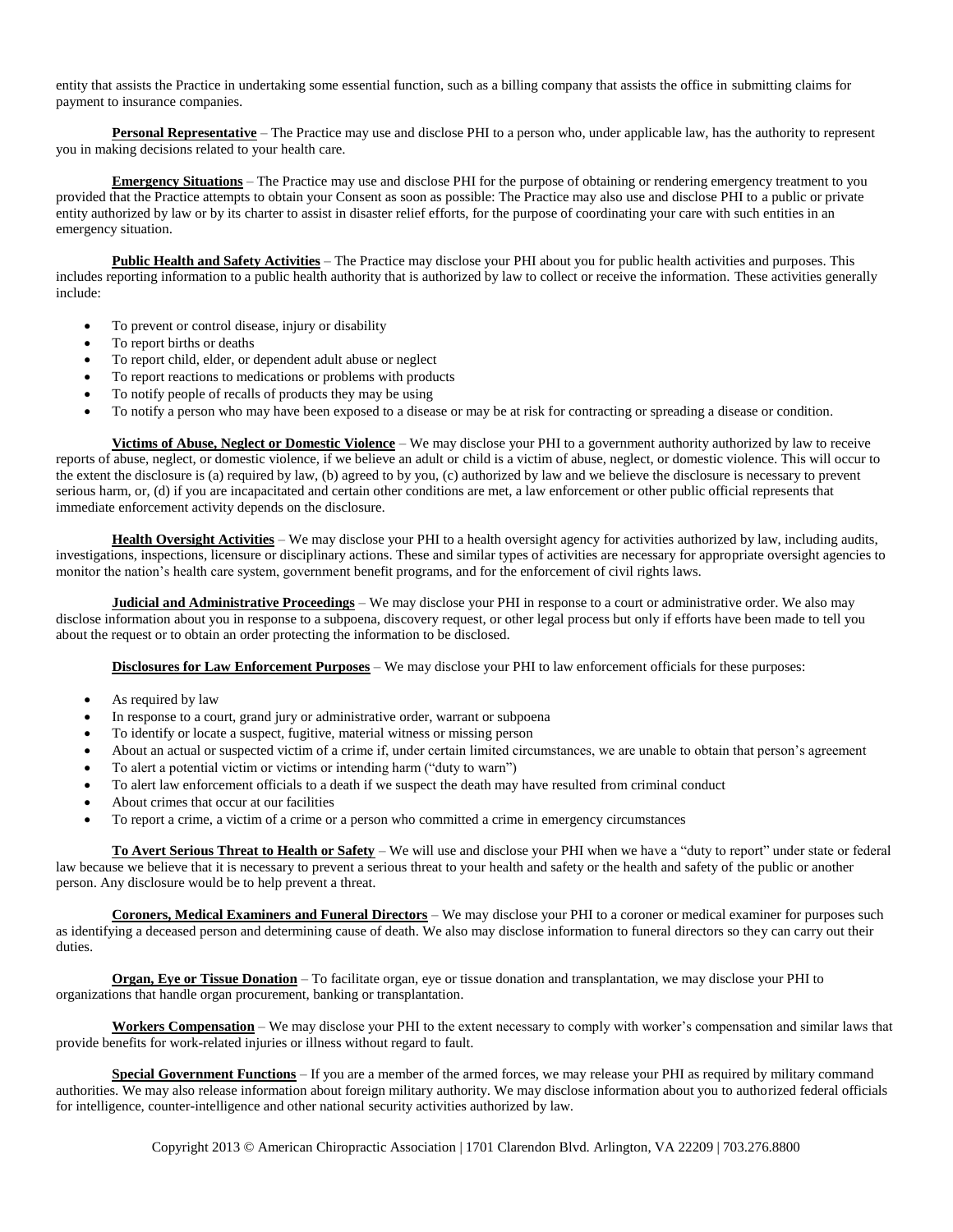**Research –** We may use and/or disclose your PHI for research projects that are subject to a special review process. If researchers are allowed access to information that information that identifies who you are, we will ask for your permission.

**Fundraising** – We may contact you with respect to fundraising campaigns. If you do not wish to be contacted for fundraising campaigns, please notify our Privacy Officer in writing.

### **AUTHORIZATION**

The following uses and/or disclosures specifically require your express written permission:

**Marketing Purposes** – We will not use or disclose your PHI for marketing purposes for which we have accepted payment without your express written permission. However, we may contact you with information about products, services or treatment alternatives directly related to your treatment and care.

**Sale of Health Information** – We will not sell your PHI without your written authorization. If you do authorize such a sale, the authorization will disclose that we will receive compensation for the information that you have authorized us to sell. You have the right to revoke the authorization at any time, which will halt any future sale.

Uses and/or disclosures other than those described in this Notice will be made only with your written authorization. If you do authorize a use and/or disclosure, you have the right to revoke that authorization at any time by submitting a revocation in writing to our Privacy Officer. However, revocation cannot be retroactive and will only impact uses and/or disclosures after the date of revocation.

# **YOUR RIGHTS**

**Right to Revoke Authorization** – You have the right to revoke any Authorization or consent you have given to the Practice, at any time. To request a revocation, you must submit a written request to the Practice's Privacy Officer.

**Right to Request Restrictions** – You have the right to request that we restrict the uses or disclosures of your information for treatment, payment or healthcare operations. You may also request that we limit the information we share about you with a relative or friend of yours. You also have the right to restrict disclosure of information to your commercial health insurance plan regarding services or products that you paid for in full, out-of-pocket and we will abide by that request unless we are legally obligated to do so.

We are not required to agree to any other requested restriction. If we agree, we will follow your request unless the information is needed to a) give you emergency treatment, b) report to the Department of Health and Human Services, or c) the disclosure is described in the "Uses and Disclosures That Are Required or Permitted by Law" section. To request a restriction, you must have your request in writing to the Practice's Privacy Officer. You must tell us: a) what information you want to limit, b) whether you want to limit use or disclosure or both and c) to whom you want the limits to apply. Either you or we can terminate restrictions at a later date.

**Right to Receive Confidential Communications** – You have the right to request that we communicate your PHI in a certain way or at a certain place. For example, you can ask that we only contact you by mail or at work.

If you want to request confidential communications you must do so in writing to our Practice's Privacy Officer and explain how or where you can be contacted. You do not need to give us a reason for your request. We will accommodate all reasonable requests.

**Right to Inspect and Copy** – You have the right to inspect and request copies of your information.

To inspect or copy your information, you may either complete an Authorization to Release/Obtain Information form or write a letter of request, stating the type of information to be released, the date(s) of service being requested, the purpose of the request, and whether you wish to review the record or receive copies of the requested information in your preferred format. We will abide by your request in the format you have requested, if we are able to do so. If we cannot provide your records to you in the requested format, we will attempt to provide them in an alternative format that you agree to. You may also request that your records be sent to another person that you have designated in writing. Direct this request to the Practice's Privacy Officer. You may be charged a fee for the cost of copying, mailing or other expenses related with your request.

We may deny your request to inspect and copy information in a few limited situations. If you request is denied, you may ask for our decision to be reviewed. The Practice will choose a licensed health care professional to review your request and the denial. The person conducting the review will not be the person who denied your request. We will comply with the outcome of that review.

**Right to Amend** – If you feel that your PHI is incorrect, you have the right to ask us to amend it, for as long as the information is maintained by us. To request an amendment, you must submit your request in writing to the Practice's Privacy Officer. You must provide a reason for the amendment.

We may deny your request for an amendment if it is not in writing or does not include a reason for wanting the amendment. We also may deny your request if the information: a) was not created by us, unless the person or entity that created the information is no longer available to amend the information, b) is not part of the information maintained by the Practice, c) is not information that you would be permitted to inspect and copy or d) is accurate and complete.